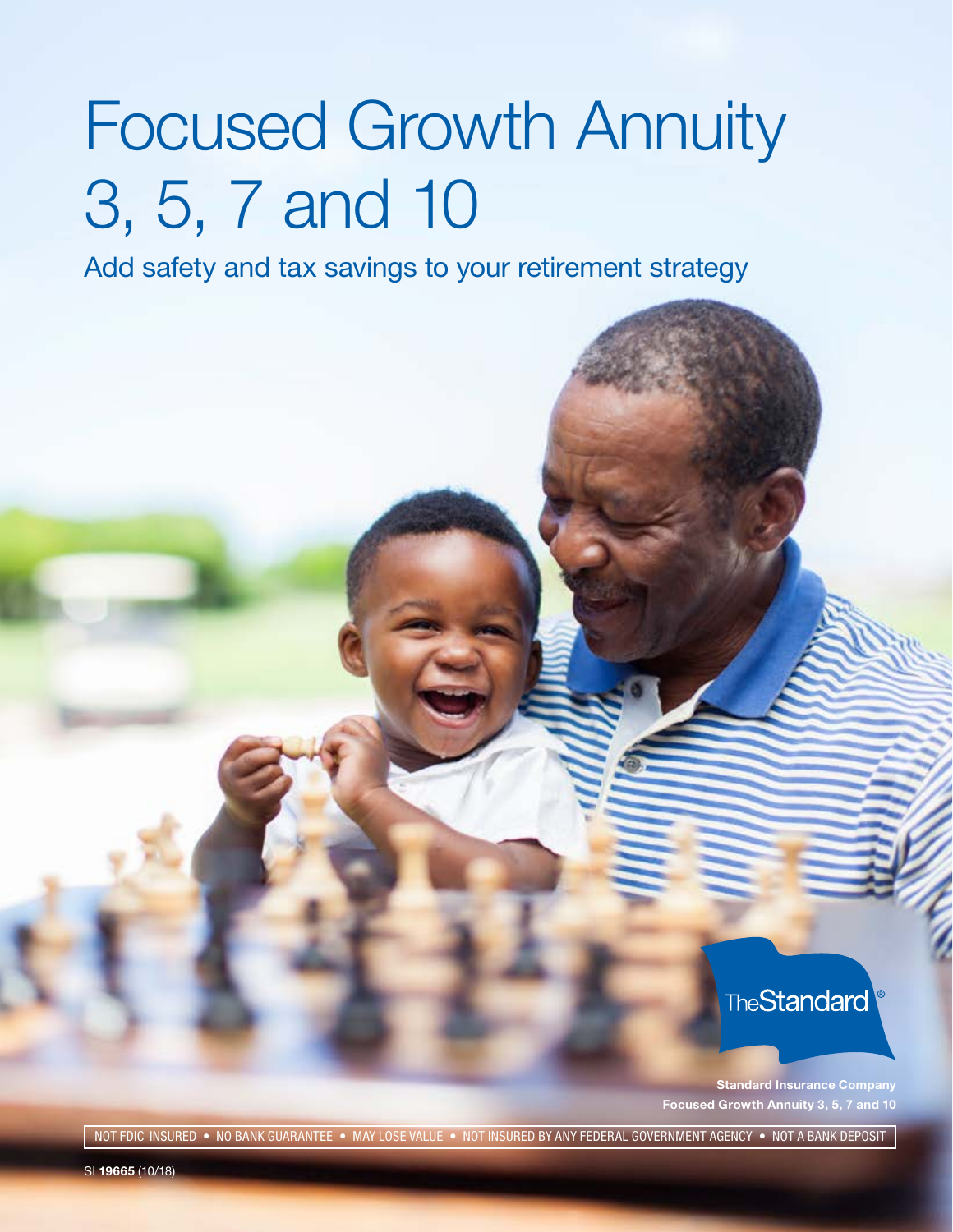

## What is a Deferred Annuity?

A deferred annuity contract gives you a way to build savings now and enjoy payments in the future — as a payment stream or a one-time, lump-sum payment. There are many types of deferred annuities, but they all have one thing in common: the taxes on your gains are delayed until you withdraw funds from the account. This is called tax-deferred growth.

Annuities are regulated by the Internal Revenue Code and state insurance law. Some contracts, features and options may not be available or similar in all states because state governments oversee insurance companies.

Annuities are meant to be long-term savings vehicles. We don't recommend them as short-term investments. Annuities are not guaranteed by a bank or credit union, and not insured by the FDIC or other governmental agency.

That means the guarantees of our annuities are based on the Standard Insurance Company's financial strength and claims-paying ability. Before buying an annuity, review its features, costs, risks and methods of calculating the variables.

Policies: ICC17-SPDA (1/17), SPDA (1/17)

Riders: ICC17-R-PBR, ICC17-R-BIR, ICC17-R-PBIR, ICC17-R-BOIR, ICC17-R-GMAB, ICC17-R-MVA, ICC17-R-TCB, ICC17-R-NHB, ICC17-R-ANN, ICC17-R-DB, ICC17-R-ANNDB, ICC17-R-ANNDW, ICC17-R-EIO, ICC17-R-AEI, ICC17-R-POF, ICC17-R-AEIPOF, ICC17-R-GOP, ICC17-E-SEPP, ICC17-R-ERTSA, ICC17-R-NERTSA, ICC17-R-IRA, ICC17-R-Roth IRA, ICC17-R-QPP, R-PBR, R-BIR, R-PBIR, R-BOIR, R-GMAB, R-MVA, R-TCB, R-NHB, R-ANN, R-DB, R-ANNDB, R-ANNDW, R-EIO, R-AIE, R-POF, R-AEIPOF, R-GOP, E-SEPP, R-ERTSA, R-NERTSA, R-IRA, R-Roth IRA, R-QPP.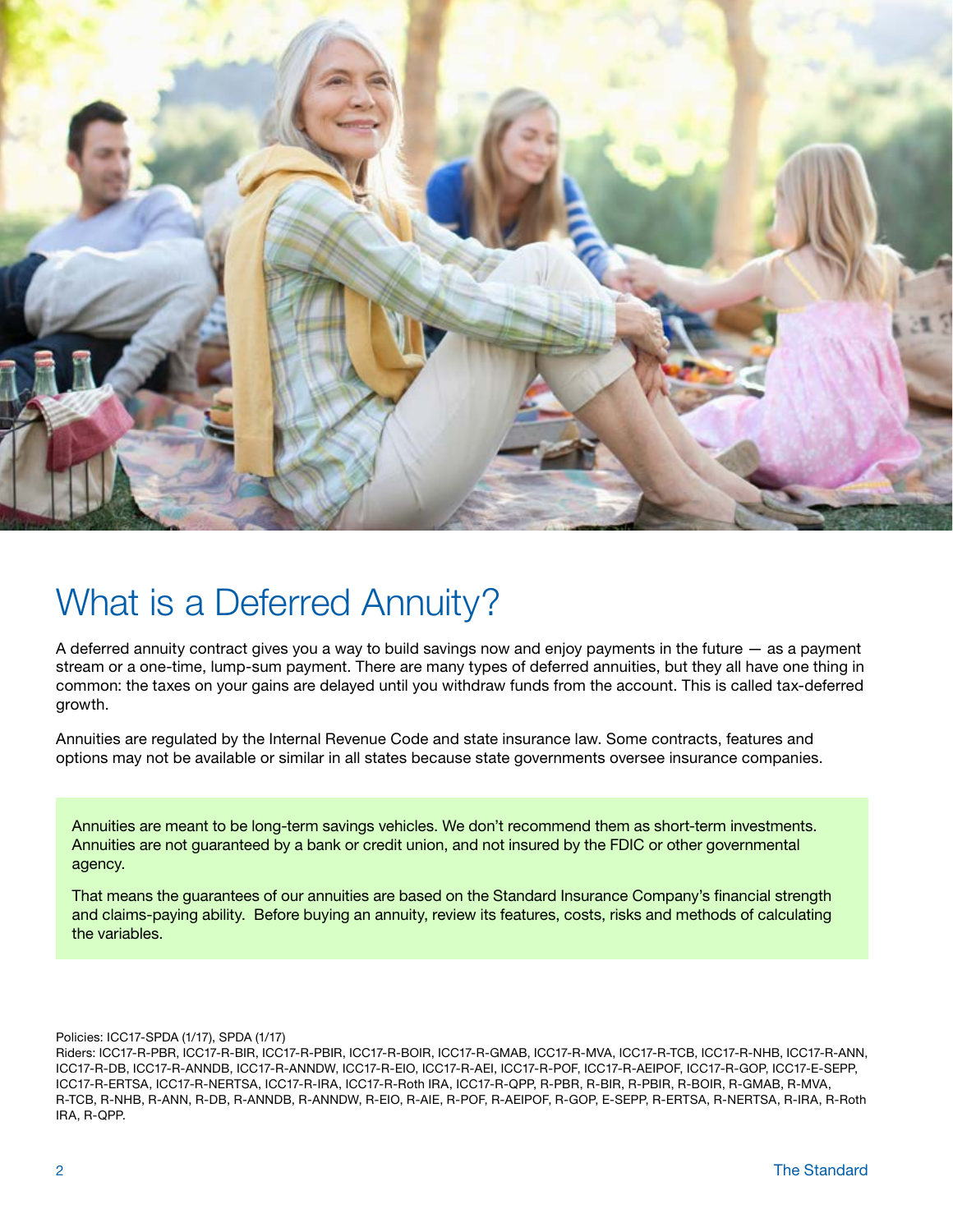# Focused Growth Annuity 3, 5, 7 and 10

## A rewarding blend of safety, growth and flexibility

If you like the interest rate guarantees of deferred annuities, explore the Focused Growth Annuity single-premium deferred annuity.

The Focused Growth Annuity offers features to optimize your growth potential. It's a good fit if you're a long-term saver who likes the benefits of tax-deferred growth and protection as part of your retirement strategy. Few taxable investments provide this blend of safety, growth and flexibility.

Look over the features of the Focused Growth Annuity to learn whether this annuity fits into your future plans.

## **"Triple-compounding"**  boosts the benefits of tax-deferred annuities. This means the annuity earns interest on:

- Your initial premium payment, also called the principal
- The interest itself
- The tax savings, which is the amount you would have paid as income taxes

## Focused Growth Annuity Guarantees

Rate Guarantees - 3, 5, 7 or 10 years<sup>1</sup>

Initial Rate Guarantee Period

We guarantee the annual interest rate in effect at the time you buy the annuity for 3, 5, 7 or 10 years, depending on the option you select. Interest is calculated and credited daily.

At the end of the term, you may withdraw your money or automatically start a new guaranteed-rate period.

#### Subsequent Rate Guarantee Period

If you choose to continue your annuity, new interest rate guarantee periods and surrender-charge periods automatically begin at the end of your initial term, then again at the end of each subsequent term.<sup>2</sup>

All subsequent terms will be for the same duration as your initial guarantee period. For example, if you chose a Focused Growth Annuity 3, all subsequent guarantee periods will be 3 years.

During the first 30 days of each term, you may withdraw some or all of your funds without a surrender charge or market value adjustment.

The Standard sets a new interest rate at the beginning of each rate guarantee period, and we guarantee the rate for that period. The new rate may be higher or lower than the interest rate of your initial rate guarantee period.

<sup>1.</sup> All rate guarantee periods may not be available; contact your agent for details.

<sup>2.</sup> Subject to restrictions in Florida; contact your agent for details. 3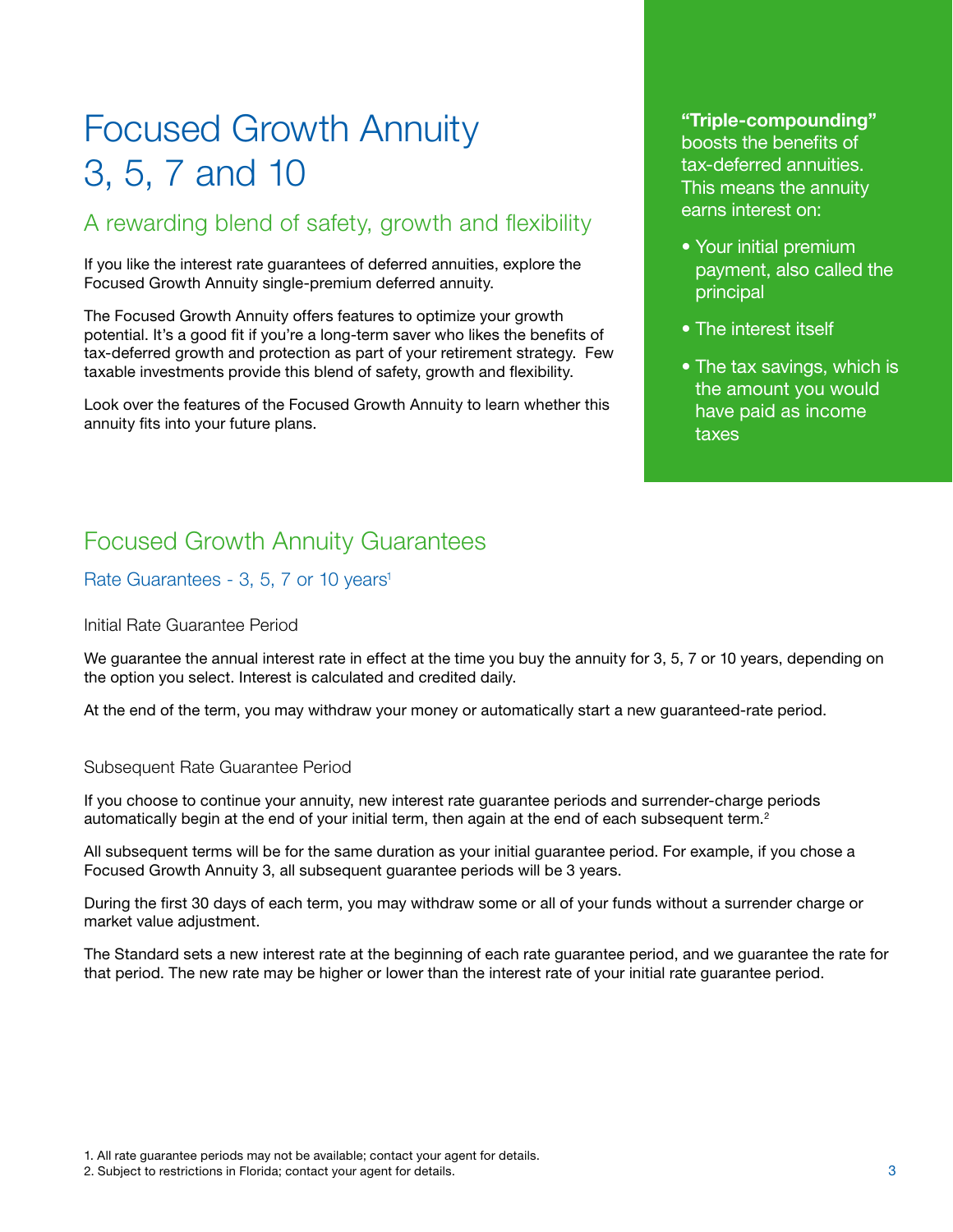## Focused Growth Annuity Key Features

## Premium Amounts

The minimum premium is \$15,000 and maximum premium is \$1,000,000. Greater amounts may be possible if preapproved by The Standard before you submit an application. You may add additional premium in the first 90 days.

## Issue Age3

- Focused Growth Annuity 3 and 5 for owners age  $18-93<sup>4</sup>$  and for annuitants age 0-93<sup>4</sup>
- Focused Growth Annuity 7 for owners age 18–90 and for annuitants age 0–90
- Focused Growth Annuity 10 for owners age 18–80 and for annuitants age 0–80

## Tax-Qualification Options

This annuity may be established as an Individual Retirement Annuity or a Simplified Employee Pension to start or continue a qualified retirement savings account. There are no other tax advantages to buying an annuity as part of a qualified plan other than those provided by the plan itself. This annuity may also accept lump-sum premiums and complete or partial exchanges of non-qualified funds.

## Advantages of Tax Deferral

Taxes are due only when you've withdrawn funds or scheduled distributions from the annuity. Most people take these actions during retirement, when they are likely in a lower tax bracket. As a result, interest has been accumulating on principal, earnings and money that would have otherwise been paid in income taxes, and the taxes you do pay may be at a lower tax rate. Please consult a tax professional for guidance.

## Time to Reflect on the Purchase

You may cancel and return your contract within 30 days after it is delivered to you. We will refund your premium after a cancellation, minus any withdrawals you've taken.

3. Maximum issue age may vary by distributor.

4. The purchase of the annuity for those age 91-93 must be for transfer-of-wealth or estate-planning purposes.

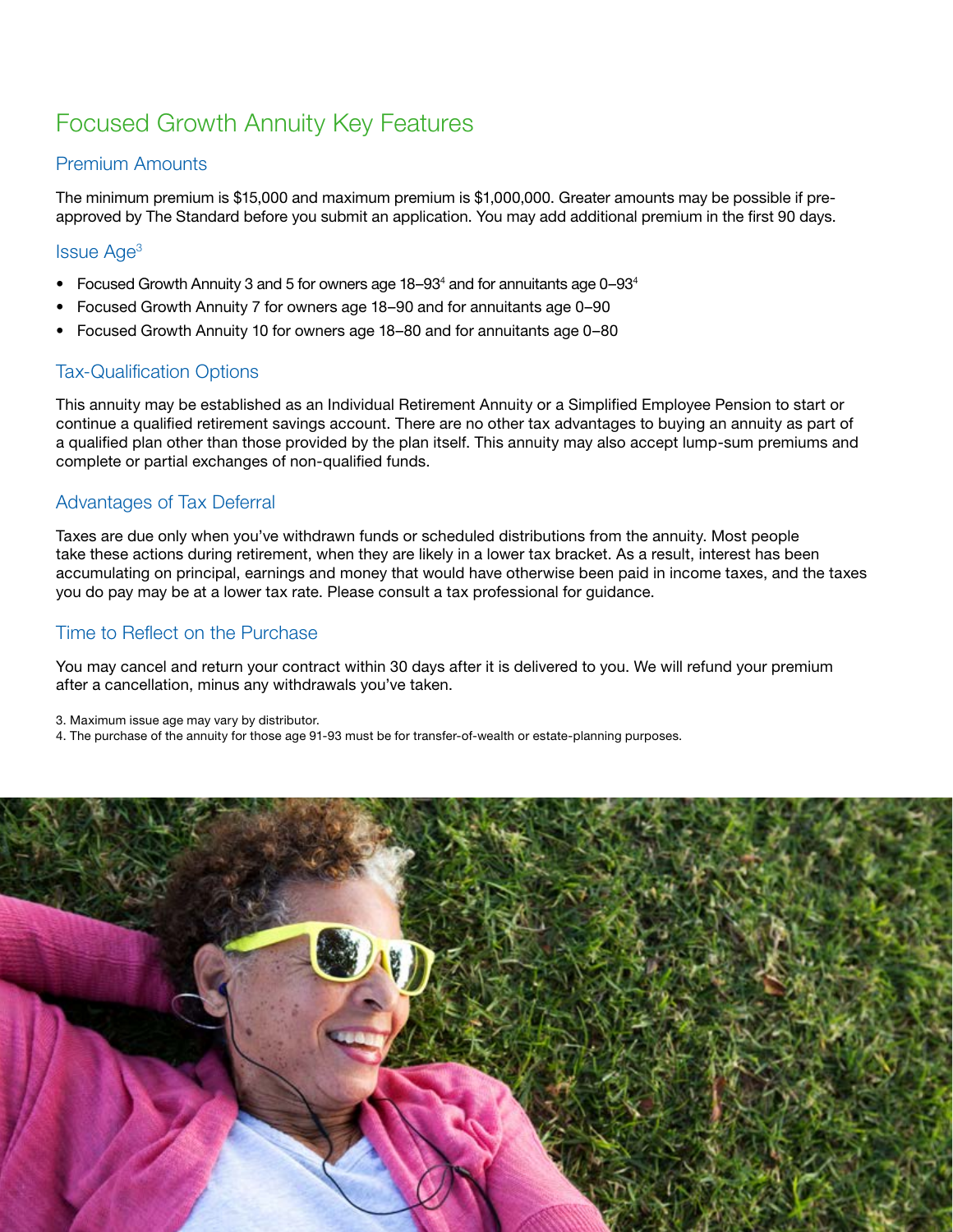## Surrender-Charge Period

Deferred annuities are designed to be long-term retirement savings. Although all or a portion of the funds may be withdrawn at any time, withdrawals and surrenders may face a charge during each surrender-charge period. This is calculated as a percentage of the withdrawal amount.

At the end of each guarantee period, new interest rate guarantee periods and surrender-charge periods automatically begin.<sup>5</sup> During the first 30 days of each subsequent surrender-charge period, you may withdraw some or all of your funds without a surrender charge.

#### Focused Growth Annuity 3

| Year in Surrender-Charge Period |      |      |         |  |
|---------------------------------|------|------|---------|--|
| <b>Surrender Charge</b>         | 9.4% | 8.5% | $7.5\%$ |  |

#### Focused Growth Annuity 5

| Year in Surrender-Charge Period |         |      |      |         |        |
|---------------------------------|---------|------|------|---------|--------|
| <b>Surrender Charge</b>         | $9.4\%$ | 8.5% | 7.5% | $6.5\%$ | - 5.5% |

#### Focused Growth Annuity 7

| Year in Surrender-Charge Period   1   2   3 |  |                                       |  |  |
|---------------------------------------------|--|---------------------------------------|--|--|
| <b>Surrender Charge</b>                     |  | $9.4\%$ 8.5% 7.5% 6.5% 5.5% 4.5% 3.5% |  |  |

#### Focused Growth Annuity 10

| Year in Surrender-Charge Period |      |         |                    |      |              |         |         |      |      |
|---------------------------------|------|---------|--------------------|------|--------------|---------|---------|------|------|
| <b>Surrender Charge</b>         | 9.4% | $8.5\%$ | $\mid$ 7.5% $\mid$ | 6.5% | $5.5\%$ 4.5% | $3.5\%$ | $2.5\%$ | 1.5% | 0.5% |

## Market Value Adjustment

A market value adjustment applies to withdrawals or surrenders that are subject to a surrender charge. We base the adjustment on a formula that takes into account changes in the MVA Index at that time. We will waive the MVA when the surrender charge is waived.

The MVA can increase or decrease the surrender value of the annuity. Generally, if interest rates have risen since the beginning of the current surrender-charge period, the MVA will decrease the surrender value. If interest rates have fallen, the MVA will generally increase the surrender value.

## Minimum Value Guarantee

During the surrender-charge period and throughout the contract, minimum values of the annuity are guaranteed. The owner will never receive less than the minimum contract values over the life of the contract. The annuity contract surrender value is guaranteed to equal, or exceed, the contractual minimum values in the contract.

The Standard applies a formula to ensure that the surrender value meets, or exceeds, these contractual minimum values — even if market value adjustments and surrender charges have been applied during the MVA period.

At all times, the owner is guaranteed to receive an annuity value that meets or exceeds minimum required values.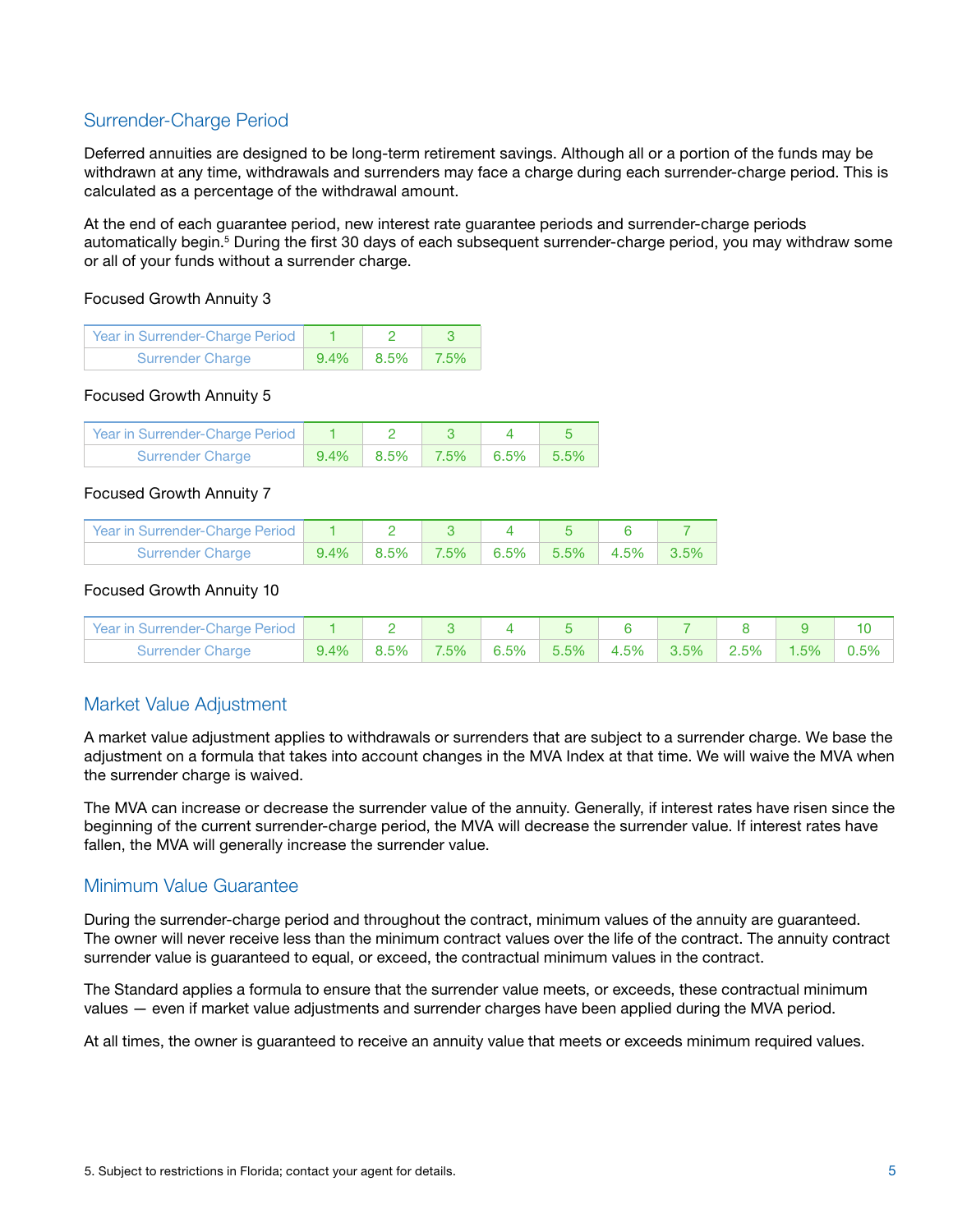

## Access to Funds

 professional for guidance. There are times when you may need to access your funds during the surrender-charge period. We have created withdrawal options without a surrender charge or market value adjustment to help in certain situations. There may be a 10 percent early-withdrawal IRS penalty for surrenders that occur before age 59½. Please consult a tax

## 30-Day Window

During the first 30 days of each subsequent surrender-charge period, you can withdraw some or all of your funds without a surrender charge.

## Payments of Interest Earnings

After 30 days, you can withdraw your interest earned without a surrender charge. Payments may be scheduled monthly, quarterly, semi-annually or annually.

## Required Minimum Distributions

You can schedule surrender-charge-free annuity payments that meet IRS-required minimum distributions for taxqualified plans.

## Terminal Conditions<sup>6</sup>

After the first year, you can withdraw funds without a surrender charge if you are diagnosed with a terminal condition with a life expectancy of 12 months of less.

## Nursing Home Residency6

After the first year, you can withdraw funds without a surrender charge if you are a resident in a nursing home for 30 or more consecutive days.

## Death Benefits

Death benefit payments are available without a surrender charge. After the death of an annuitant, the owner may elect a withdrawal within 180 days of the death and surrender charges will be waived.

## **Annuitization**

Annuitization is the process of changing from accumulating savings to generating a guaranteed income stream. You may convert your deferred annuity to a payment stream with The Standard at any time without a surrender charge. You must choose either a lifetime income payment option or a certain period of at least five years.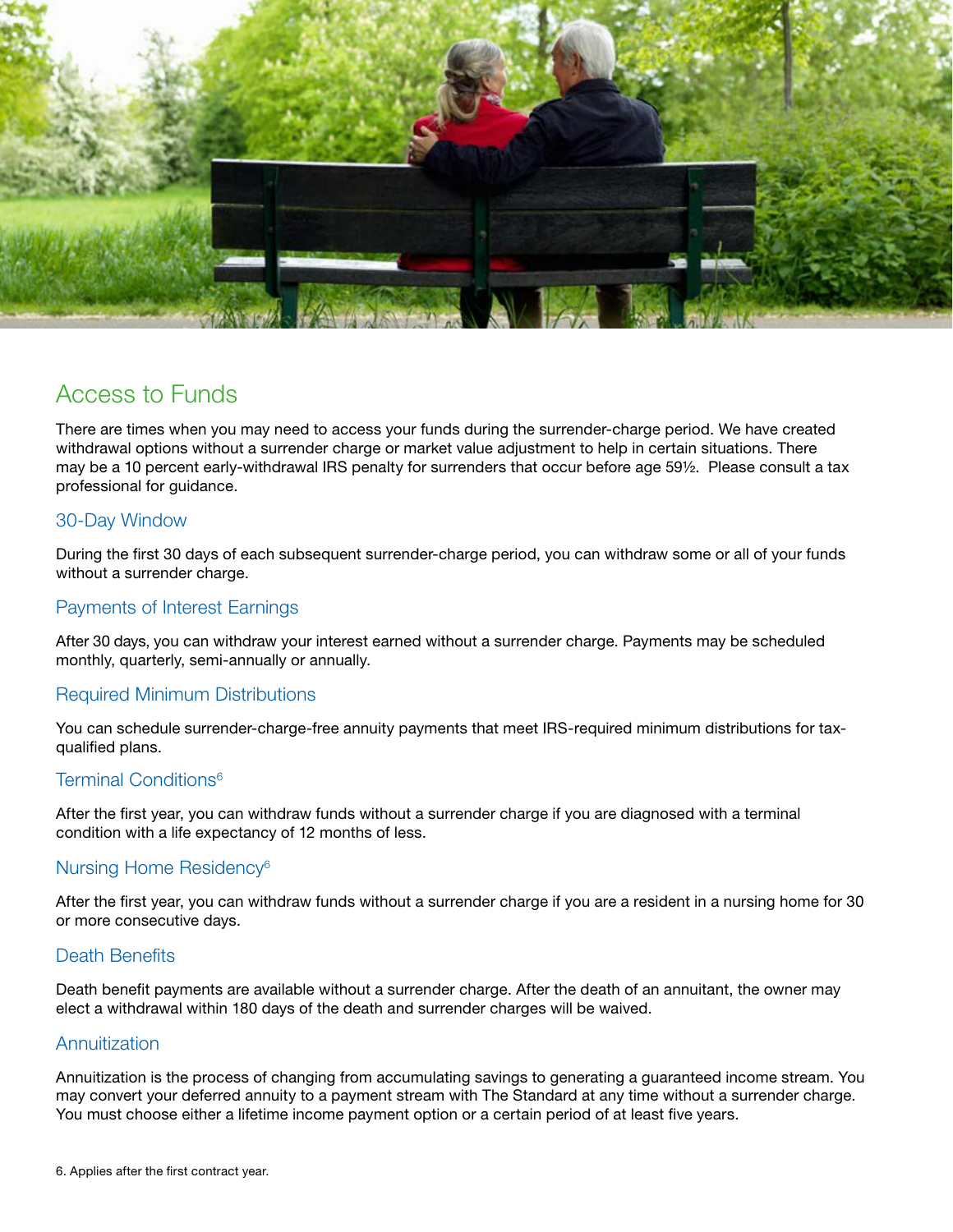## A Guaranteed Income for Life

Annuitization is precisely why many people buy an annuity — to ensure a guaranteed income stream.

You can convert most deferred annuities at any time, but most people choose to make this change just before retirement. This option:

- Provides a guaranteed income stream
- Allows you to set payments that meet the IRS Required Minimum Distribution
- Allows you to pay taxes in smaller, regular payments instead of in a lump sum

## Income Options

## Life Income

A guaranteed income for as long as you are living. Payments will end when the owner of the annuity dies.

## Life Income with Certain Period

A guaranteed income for as long as you are living. If you die before the end of the specifed period, your beneficiary receives those payments until the end of the period - or they may choose a lump sum payment.

## Joint and Survivor Life Income

A guaranteed income for as long as both of you are living. When either of you die, payments will continue to the survivor. Reduced payments made to the survivor are available. Payments will end when both of you die.

## Joint and Survivor Life Income with Certain Period

A guaranteed income for as long as both of you are living. When either of you dies, payments will continue at 100 percent of the payments received when both of you were living. If both of you die before the end of the period specified, your beneficiary receives those payments until the end of the period - or they may choose a lump-sum payment.

## Joint and Contingent Survivor Life Income

A guaranteed income for as long as both of you are living. If the primary annuitant dies first, payments will continue at 50 percent of the payments received when both of you were living. If the contingent annuitant dies first, payments will continue at 100 percent of the payments received when both of you were living. Payments will end when both of you die.

## Certain Period

A guaranteed income over a chosen time period. You can choose to receive a lump-sum payment of your benefits instead of recurring payments at any time. If you die before the end of the specifed period, your beneficiary receives those payments until the end of the period - or they may choose a lump-sum payment.

#### Lump sum

A lump-sum payment is a one-time payment for the full value of the annuity, rather than recurring payments made over a period of time.

## Other options may be available.